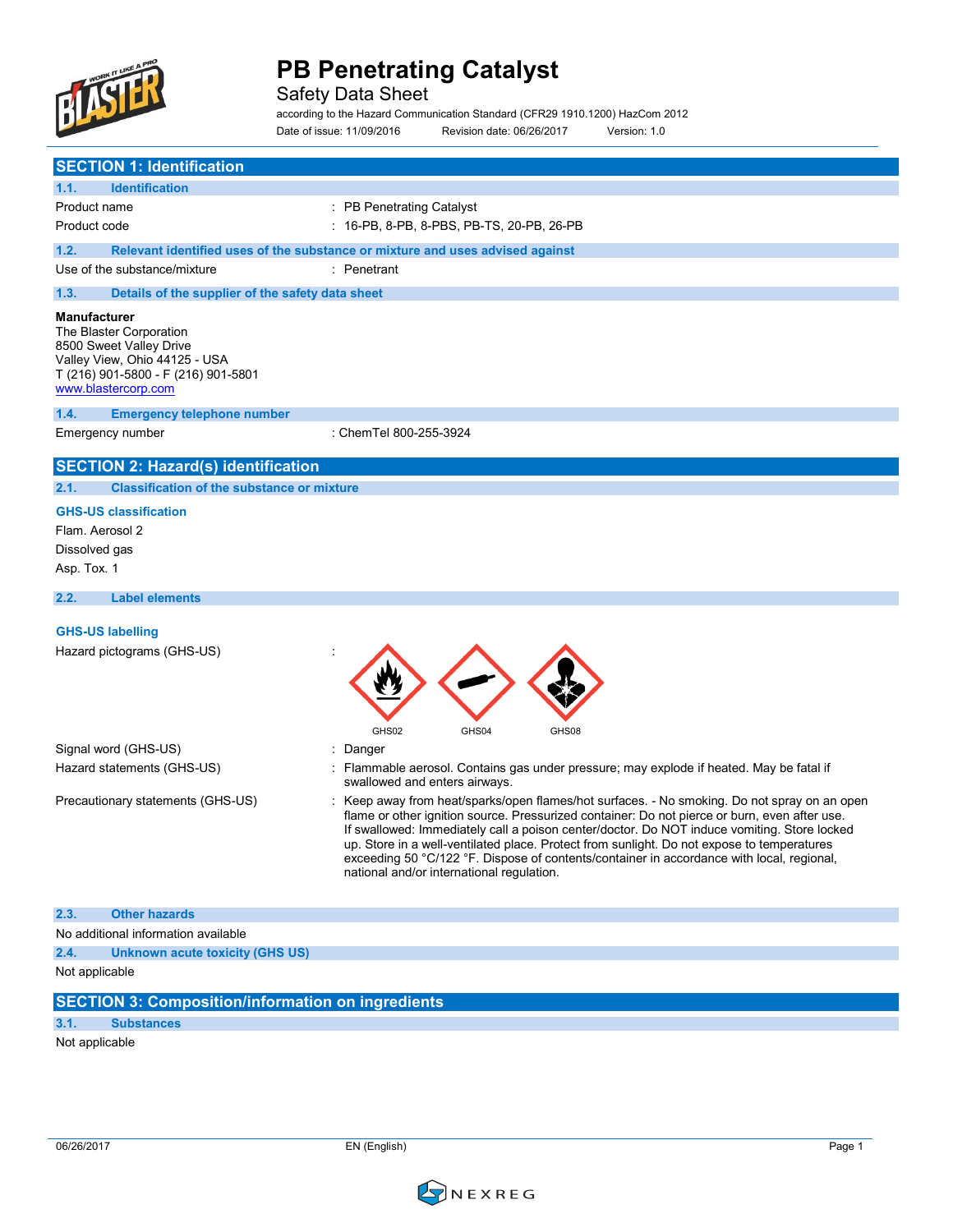## Safety Data Sheet

according to the Hazard Communication Standard (CFR29 1910.1200) HazCom 2012

| 3.2.<br><b>Mixtures</b>                                                       |                           |               |
|-------------------------------------------------------------------------------|---------------------------|---------------|
| <b>Name</b>                                                                   | <b>Product identifier</b> | $\frac{0}{2}$ |
| $50 - 60$<br>Petroleum distillates, hydrotreated light<br>(CAS No) 64742-47-8 |                           |               |
| Solvent naphtha, petroleum, heavy aromatic                                    | (CAS No) 64742-94-5       | $20 - 30$     |
| Distillates, petroleum, hydrotreated heavy naphthenic                         | (CAS No) 64742-52-5       | $20 - 30$     |
| Carbon dioxide<br>(CAS No) 124-38-9                                           |                           | 1 - 4         |

| <b>SECTION 4: First aid measures</b>                                |                                                                                                                                                                                                                              |  |  |
|---------------------------------------------------------------------|------------------------------------------------------------------------------------------------------------------------------------------------------------------------------------------------------------------------------|--|--|
| <b>Description of first aid measures</b><br>4.1.                    |                                                                                                                                                                                                                              |  |  |
| First-aid measures after inhalation                                 | : If breathing is difficult, remove victim to fresh air and keep at rest in a position comfortable for<br>breathing. Get medical advice/attention if you feel unwell.                                                        |  |  |
| First-aid measures after skin contact                               | : If irritation occurs, flush skin with plenty of water. Get medical attention if irritation persists.<br>Remove affected clothing and wash all exposed skin area with mild soap and water, followed<br>by warm water rinse. |  |  |
| First-aid measures after eye contact                                | : Rinse immediately with plenty of water. Obtain medical attention if pain, blinking or redness<br>persists. Direct contact with the eyes is likely to be irritating.                                                        |  |  |
| First-aid measures after ingestion                                  | : IF SWALLOWED: immediately call a POISON CENTER or doctor/physician. Do NOT induce<br>vomiting.                                                                                                                             |  |  |
| 4.2.<br>Most important symptoms and effects, both acute and delayed |                                                                                                                                                                                                                              |  |  |
| Symptoms/injuries after inhalation                                  | : May cause respiratory tract irritation.                                                                                                                                                                                    |  |  |
| Symptoms/injuries after skin contact                                | : May cause skin irritation. Symptoms may include redness, drying, defatting and cracking of the<br>skin.                                                                                                                    |  |  |
| Symptoms/injuries after eye contact                                 | : May cause eye irritation. Symptoms may include discomfort or pain, excess blinking and tear<br>production, with possible redness and swelling.                                                                             |  |  |
| Symptoms/injuries after ingestion                                   | : May be fatal if swallowed and enters airways. This product may be aspirated into the lungs and<br>cause chemical pneumonitis. May cause stomach distress, nausea or vomiting.                                              |  |  |

### **4.3. Indication of any immediate medical attention and special treatment needed**

Symptoms may not appear immediately. In case of accident or if you feel unwell, seek medical advice immediately (show the label or SDS where possible).

|             | <b>SECTION 5: Firefighting measures</b>               |                                                                                                                                                                                                                                                                                            |  |  |
|-------------|-------------------------------------------------------|--------------------------------------------------------------------------------------------------------------------------------------------------------------------------------------------------------------------------------------------------------------------------------------------|--|--|
| 5.1.        | <b>Extinguishing media</b>                            |                                                                                                                                                                                                                                                                                            |  |  |
|             | Suitable extinguishing media                          | : Carbon dioxide, dry chemical, halons or foam.                                                                                                                                                                                                                                            |  |  |
|             | Unsuitable extinguishing media                        | : Do not use a heavy water stream.                                                                                                                                                                                                                                                         |  |  |
| 5.2.        | Special hazards arising from the substance or mixture |                                                                                                                                                                                                                                                                                            |  |  |
| Fire hazard |                                                       | : Flammable aerosol. Products of combustion may include, and are not limited to: oxides of<br>carbon and oxides of nitrogen.                                                                                                                                                               |  |  |
|             | <b>Explosion hazard</b>                               | : Heat may build pressure, rupturing closed containers, spreading fire and increasing risk of<br>burns and injuries.                                                                                                                                                                       |  |  |
| Reactivity  |                                                       | : No dangerous reaction known under conditions of normal use.                                                                                                                                                                                                                              |  |  |
| 5.3.        | <b>Advice for firefighters</b>                        |                                                                                                                                                                                                                                                                                            |  |  |
|             | Firefighting instructions                             | : DO NOT fight fire when fire reaches explosives. Evacuate area. Exercise caution when fighting<br>any chemical fire.                                                                                                                                                                      |  |  |
|             | Protection during firefighting                        | : Keep upwind of fire. Wear full fire fighting turn-out gear (full Bunker gear) and respiratory<br>protection (SCBA). Vapors may be heavier than air and may travel along the ground to a<br>distant ignition source and flash back. Use water spray to keep fire-exposed containers cool. |  |  |

| <b>SECTION 6: Accidental release measures</b> |                                                                     |                                                                                                                                                                                                                                                                                  |     |
|-----------------------------------------------|---------------------------------------------------------------------|----------------------------------------------------------------------------------------------------------------------------------------------------------------------------------------------------------------------------------------------------------------------------------|-----|
| 6.1.                                          | Personal precautions, protective equipment and emergency procedures |                                                                                                                                                                                                                                                                                  |     |
|                                               | General measures                                                    | : Use personal protection recommended in Section 8. Isolate the hazard area and deny entry to<br>unnecessary and unprotected personnel. Isolate from fire, if possible, without unnecessary risk.<br>Remove ignition sources. Use special care to avoid static electric charges. |     |
| 6.1.1.                                        | For non-emergency personnel<br>Emergency procedures                 | : Evacuate unnecessary personnel.                                                                                                                                                                                                                                                |     |
| 6.1.2.                                        | For emergency responders                                            |                                                                                                                                                                                                                                                                                  |     |
|                                               | Protective equipment                                                | : Equip cleanup crew with proper protection.                                                                                                                                                                                                                                     |     |
| 06/26/2017                                    |                                                                     | EN (English)                                                                                                                                                                                                                                                                     | 2/7 |

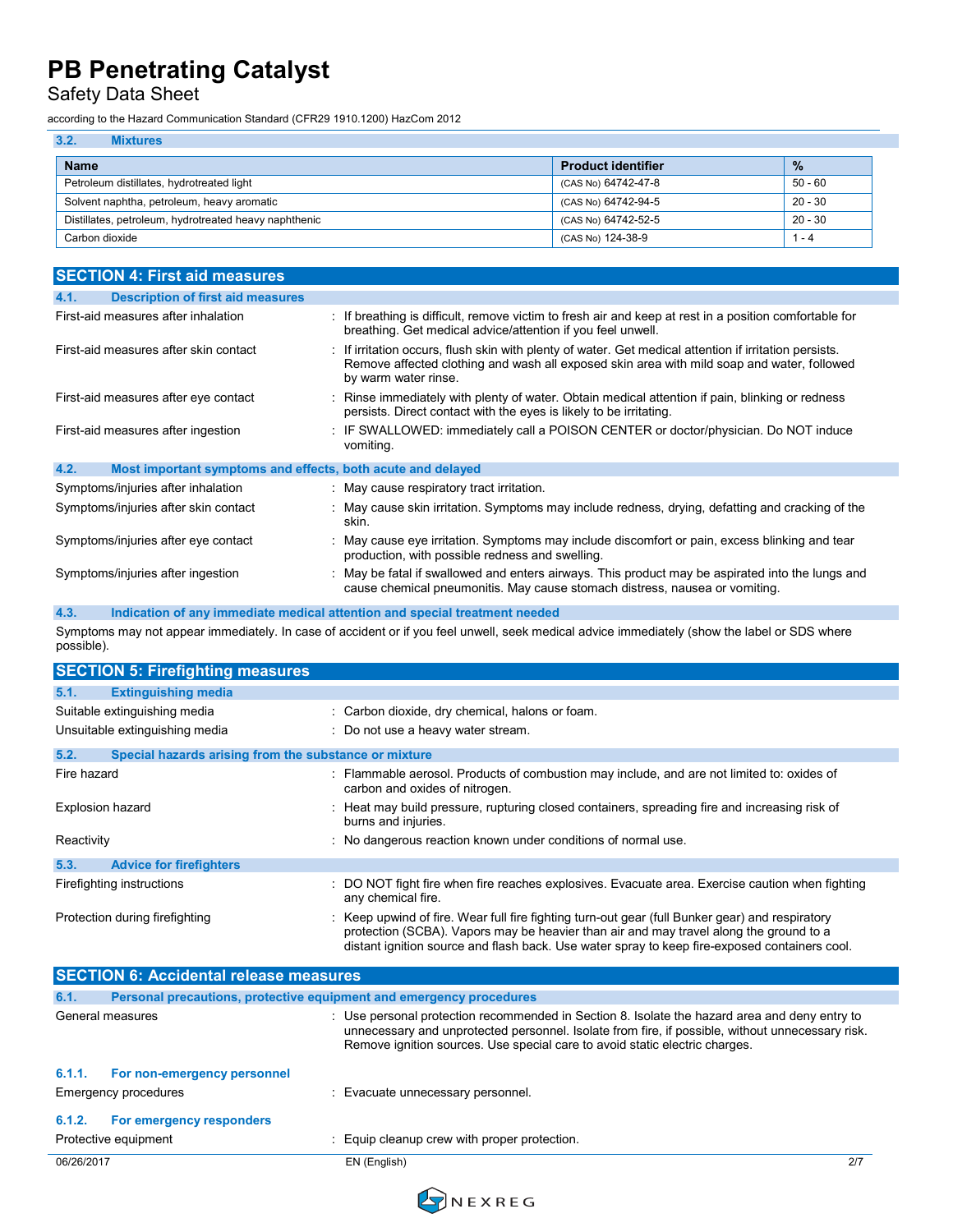Safety Data Sheet

according to the Hazard Communication Standard (CFR29 1910.1200) HazCom 2012

|                                                                                                                         | Emergency procedures                                                                                    | : Ventilate area.                                                                                                                                                                                                                                            |  |
|-------------------------------------------------------------------------------------------------------------------------|---------------------------------------------------------------------------------------------------------|--------------------------------------------------------------------------------------------------------------------------------------------------------------------------------------------------------------------------------------------------------------|--|
| 6.2.                                                                                                                    | <b>Environmental precautions</b>                                                                        |                                                                                                                                                                                                                                                              |  |
|                                                                                                                         | Prevent entry to sewers and public waters. Notify authorities if liquid enters sewers or public waters. |                                                                                                                                                                                                                                                              |  |
| 6.3.                                                                                                                    | Methods and material for containment and cleaning up                                                    |                                                                                                                                                                                                                                                              |  |
| For containment                                                                                                         |                                                                                                         | : Eliminate sources of ignition. Contain and/or absorb spill with inert material (e.g. sand,<br>vermiculite), then place in a suitable container. Do not flush to sewer or allow to enter<br>waterways. Use appropriate Personal Protective Equipment (PPE). |  |
|                                                                                                                         | Methods for cleaning up                                                                                 | : Scoop up material and place in a disposal container. Provide ventilation.                                                                                                                                                                                  |  |
| 6.4.                                                                                                                    | <b>Reference to other sections</b>                                                                      |                                                                                                                                                                                                                                                              |  |
| See section 8 for further information on protective clothing and equipment and section 13 for advice on waste disposal. |                                                                                                         |                                                                                                                                                                                                                                                              |  |

| <b>SECTION 7: Handling and storage</b>                               |                                                                                                                                                                                                                                                                                                                                                                                                                                                                 |
|----------------------------------------------------------------------|-----------------------------------------------------------------------------------------------------------------------------------------------------------------------------------------------------------------------------------------------------------------------------------------------------------------------------------------------------------------------------------------------------------------------------------------------------------------|
| 7.1.<br><b>Precautions for safe handling</b>                         |                                                                                                                                                                                                                                                                                                                                                                                                                                                                 |
| Precautions for safe handling                                        | : Do not spray on an open flame or other ignition source. Keep away from sources of ignition -<br>No smoking. Use non-sparking tools. Use explosion-proof equipment. Take precautionary<br>measures against static discharge. Avoid contact with skin and eyes. Do not swallow. Do not<br>breathe gas, fumes, vapour or spray. When using do not eat, drink or smoke. Use only<br>outdoors or in a well-ventilated area. Do not pierce or burn, even after use. |
| Hygiene measures                                                     | : Launder contaminated clothing before reuse. Wash hands before eating, drinking, or smoking.                                                                                                                                                                                                                                                                                                                                                                   |
| 7.2.<br>Conditions for safe storage, including any incompatibilities |                                                                                                                                                                                                                                                                                                                                                                                                                                                                 |
| Technical measures                                                   | : Proper grounding procedures to avoid static electricity should be followed.                                                                                                                                                                                                                                                                                                                                                                                   |
| Storage conditions                                                   | : Keep locked up and out of reach of children. Do not expose to temperatures exceeding 50 $^{\circ}$ C/<br>122 °F. Store away from direct sunlight or other heat sources. Keep in fireproof place.                                                                                                                                                                                                                                                              |
| Storage area                                                         | : Store in a well-ventilated place.                                                                                                                                                                                                                                                                                                                                                                                                                             |

| <b>SECTION 8: Exposure controls/personal protection</b> |                                                                    |                                                                                                 |  |
|---------------------------------------------------------|--------------------------------------------------------------------|-------------------------------------------------------------------------------------------------|--|
| 8.1.<br><b>Control parameters</b>                       |                                                                    |                                                                                                 |  |
| Petroleum distillates, hydrotreated light (64742-47-8)  |                                                                    |                                                                                                 |  |
| Not applicable                                          |                                                                    |                                                                                                 |  |
|                                                         | Solvent naphtha, petroleum, heavy aromatic (64742-94-5)            |                                                                                                 |  |
| Not applicable                                          |                                                                    |                                                                                                 |  |
|                                                         | Distillates, petroleum, hydrotreated heavy naphthenic (64742-52-5) |                                                                                                 |  |
| Not applicable                                          |                                                                    |                                                                                                 |  |
| Carbon dioxide (124-38-9)                               |                                                                    |                                                                                                 |  |
| <b>ACGIH</b>                                            | ACGIH TWA (ppm)                                                    | 5000 ppm                                                                                        |  |
| <b>ACGIH</b>                                            | ACGIH STEL (ppm)                                                   | 30000 ppm                                                                                       |  |
| <b>OSHA</b>                                             | OSHA PEL (TWA) (mg/m <sup>3</sup> )                                | 9000 mg/m <sup>3</sup>                                                                          |  |
| <b>OSHA</b>                                             | OSHA PEL (TWA) (ppm)                                               | 5000 ppm                                                                                        |  |
|                                                         |                                                                    |                                                                                                 |  |
| 8.2.<br><b>Exposure controls</b>                        |                                                                    |                                                                                                 |  |
| Appropriate engineering controls                        | recommended exposure limits.                                       | : Use ventilation adequate to keep exposures (airborne levels of dust, fume, vapor, etc.) below |  |
| Hand protection                                         | Wear chemically resistant protective gloves                        |                                                                                                 |  |

| <b>ICCOLINIICIQUE CAPOSULE INTINS.</b>                                                                                                                                                                                                           |
|--------------------------------------------------------------------------------------------------------------------------------------------------------------------------------------------------------------------------------------------------|
| : Wear chemically resistant protective gloves.                                                                                                                                                                                                   |
| : Safety glasses or goggles are recommended when using product.                                                                                                                                                                                  |
| : Wear suitable protective clothing.                                                                                                                                                                                                             |
| : In case of insufficient ventilation, wear suitable respiratory equipment. Respirator selection<br>must be based on known or anticipated exposure levels, the hazards of the product and the<br>safe working limits of the selected respirator. |
| : Maintain levels below Community environmental protection thresholds.                                                                                                                                                                           |
| : Do not eat, smoke or drink where material is handled, processed or stored. Wash hands<br>carefully before eating or smoking. Handle according to established industrial hygiene and<br>safety practices.                                       |
|                                                                                                                                                                                                                                                  |

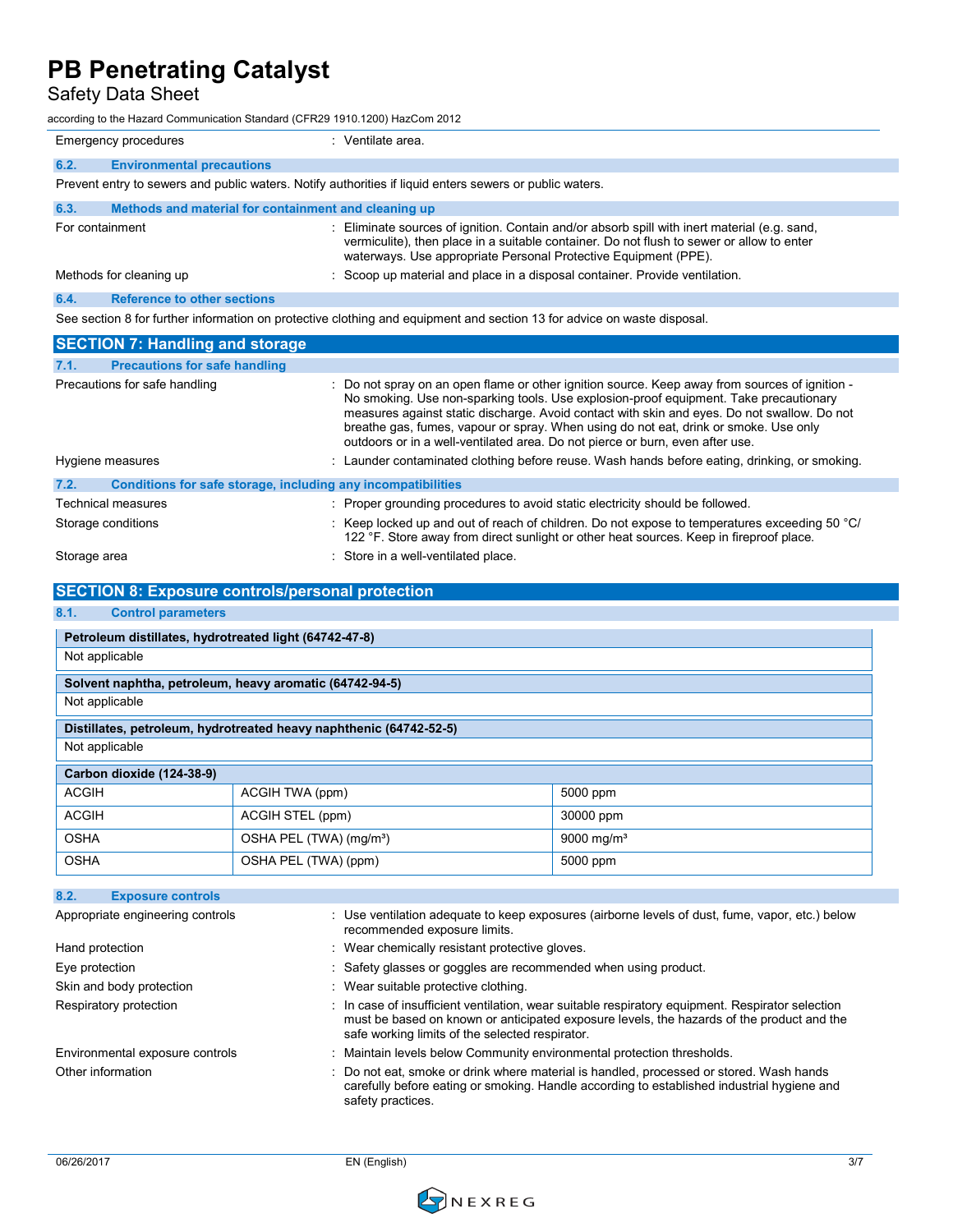Safety Data Sheet

according to the Hazard Communication Standard (CFR29 1910.1200) HazCom 2012

|                                                               | <b>SECTION 9: Physical and chemical properties</b> |  |  |
|---------------------------------------------------------------|----------------------------------------------------|--|--|
| 9.1.<br>Information on basic physical and chemical properties |                                                    |  |  |
| Physical state                                                | : Liquid                                           |  |  |
| Appearance                                                    | : Clear. Aerosol.                                  |  |  |
| Colour                                                        | Orange                                             |  |  |
| Odour                                                         | Characteristic                                     |  |  |
| Odour threshold                                               | No data available                                  |  |  |
| рH                                                            | No data available                                  |  |  |
| Melting point                                                 | No data available                                  |  |  |
| Freezing point                                                | No data available                                  |  |  |
| Boiling point                                                 | 356 °F (180 °C)                                    |  |  |
| Flash point                                                   | : > 141 °F (> 61 °C)                               |  |  |
| Relative evaporation rate (butylacetate=1)                    | : No data available                                |  |  |
| Flammability (solid, gas)                                     | Flammable aerosol.                                 |  |  |
| Vapour pressure                                               | No data available                                  |  |  |
| Relative vapour density at 20 °C                              | No data available                                  |  |  |
| Relative density                                              | : 0.9                                              |  |  |
| Solubility                                                    | No data available                                  |  |  |
| Partition coefficient n-octanol/water                         | No data available                                  |  |  |
| Auto-ignition temperature                                     | No data available                                  |  |  |
| Decomposition temperature                                     | No data available                                  |  |  |
| Viscosity, kinematic                                          | No data available                                  |  |  |
| Viscosity, dynamic                                            | No data available                                  |  |  |
| <b>Explosive limits</b>                                       | No data available                                  |  |  |
| <b>Explosive properties</b>                                   | No data available                                  |  |  |
| Oxidising properties                                          | No data available                                  |  |  |
| <b>Other information</b><br>9.2.                              |                                                    |  |  |
| <b>Heat of Combustion</b>                                     | : 45.8 kJ/g                                        |  |  |
| Flame Projection                                              | 0 inches                                           |  |  |
| Flashback                                                     | None                                               |  |  |
| <b>SECTION 10: Stability and reactivity</b>                   |                                                    |  |  |
| 10.1.<br><b>Reactivity</b>                                    |                                                    |  |  |
| No dangerous reaction known under conditions of normal use.   |                                                    |  |  |
| 10.2.<br><b>Chemical stability</b>                            |                                                    |  |  |

Stable under normal storage conditions. Flammable aerosol. Contents under pressure. Container may explode if heated. Do not puncture. Do not burn. Extreme risk of explosion by shock, friction, fire or other sources of ignition.

**10.3. Possibility of hazardous reactions** No dangerous reaction known under conditions of normal use.

### **10.4. Conditions to avoid**

Sources of ignition. Heat. Incompatible materials.

**10.5. Incompatible materials**

Strong oxidizing agents.

**10.6. Hazardous decomposition products**

May include, and are not limited to: oxides of carbon and oxides of nitrogen.

### **SECTION 11: Toxicological information**

**11.1. Information on toxicological effects**

Acute toxicity in the contract of the classified.

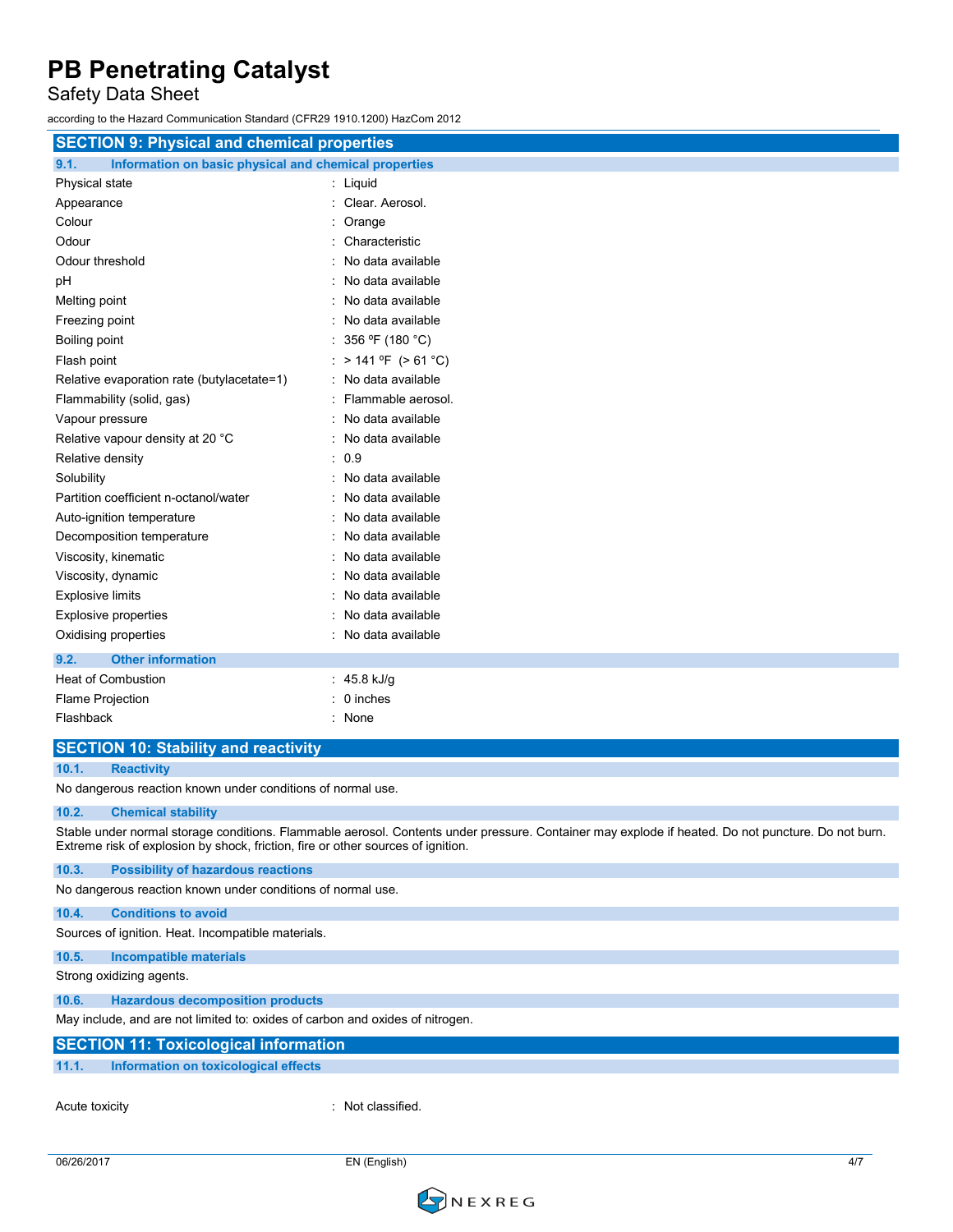Safety Data Sheet

according to the Hazard Communication Standard (CFR29 1910.1200) HazCom 2012

| <b>PB Penetreating Catalyst</b>                         |                                                                                                                                                                               |  |  |  |
|---------------------------------------------------------|-------------------------------------------------------------------------------------------------------------------------------------------------------------------------------|--|--|--|
| LD50 oral rat                                           | > 2000 mg/kg (Calculated Acute Toxicity Estimate)                                                                                                                             |  |  |  |
| LD50 dermal rabbit                                      | > 2000 mg/kg (Calculated Acute Toxicity Estimate)                                                                                                                             |  |  |  |
| LC50 inhalation rat                                     | > 5 mg/l/4h (Calculated Acute Toxicity Estimate)                                                                                                                              |  |  |  |
| Petroleum distillates, hydrotreated light (64742-47-8)  |                                                                                                                                                                               |  |  |  |
| LD50 oral rat                                           | > 5000 mg/kg                                                                                                                                                                  |  |  |  |
| LD50 dermal rabbit                                      | > 2000 mg/kg                                                                                                                                                                  |  |  |  |
| LC50 inhalation rat                                     | $> 5.2$ mg/l/4h                                                                                                                                                               |  |  |  |
| Solvent naphtha, petroleum, heavy aromatic (64742-94-5) |                                                                                                                                                                               |  |  |  |
| LD50 oral rat                                           | > 5000 mg/kg                                                                                                                                                                  |  |  |  |
| LD50 dermal rabbit                                      | $> 2$ ml/kg                                                                                                                                                                   |  |  |  |
| LC50 inhalation rat                                     | > 590 mg/m <sup>3</sup> (Exposure time: 4 h)                                                                                                                                  |  |  |  |
| Skin corrosion/irritation                               | Not classified.                                                                                                                                                               |  |  |  |
| Serious eye damage/irritation                           | Not classified.                                                                                                                                                               |  |  |  |
| Respiratory or skin sensitisation                       | Not classified.                                                                                                                                                               |  |  |  |
| Germ cell mutagenicity                                  | Not classified.                                                                                                                                                               |  |  |  |
| Carcinogenicity                                         | Not classified.                                                                                                                                                               |  |  |  |
| Reproductive toxicity                                   | Not classified.                                                                                                                                                               |  |  |  |
| Specific target organ toxicity (single exposure)        | Not classified.                                                                                                                                                               |  |  |  |
| Specific target organ toxicity (repeated<br>exposure)   | Not classified.                                                                                                                                                               |  |  |  |
| Aspiration hazard                                       | May be fatal if swallowed and enters airways.                                                                                                                                 |  |  |  |
| Symptoms/injuries after inhalation                      | May cause respiratory tract irritation.                                                                                                                                       |  |  |  |
| Symptoms/injuries after skin contact                    | May cause skin irritation. Symptoms may include redness, drying, defatting and cracking of the<br>skin.                                                                       |  |  |  |
| Symptoms/injuries after eye contact                     | May cause eye irritation. Symptoms may include discomfort or pain, excess blinking and tear<br>production, with possible redness and swelling.                                |  |  |  |
| Symptoms/injuries after ingestion                       | May be fatal if swallowed and enters airways. This product may be aspirated into the lungs and<br>cause chemical pneumonitis. May cause stomach distress, nausea or vomiting. |  |  |  |
| Other information                                       | : Likely routes of exposure: ingestion, inhalation, skin and eye.                                                                                                             |  |  |  |

| <b>SECTION 12: Ecological information</b>                                   |  |  |  |
|-----------------------------------------------------------------------------|--|--|--|
|                                                                             |  |  |  |
| : May cause long-term adverse effects in the aquatic environment.           |  |  |  |
| Petroleum distillates, hydrotreated light (64742-47-8)                      |  |  |  |
| 45 mg/l (Exposure time: 96 h - Species: Pimephales promelas [flow-through]) |  |  |  |
| 2.2 mg/l (Exposure time: 96 h - Species: Lepomis macrochirus [static])      |  |  |  |
| Solvent naphtha, petroleum, heavy aromatic (64742-94-5)                     |  |  |  |
| 19 mg/l (Exposure time: 96 h - Species: Pimephales promelas [static])       |  |  |  |
| 0.95 mg/l (Exposure time: 48 h - Species: Daphnia magna)                    |  |  |  |
| 2.34 mg/l (Exposure time: 96 h - Species: Oncorhynchus mykiss)              |  |  |  |
| Distillates, petroleum, hydrotreated heavy naphthenic (64742-52-5)          |  |  |  |
| > 5000 mg/l (Exposure time: 96 h - Species: Oncorhynchus mykiss)            |  |  |  |
| > 1000 mg/l (Exposure time: 48 h - Species: Daphnia magna)                  |  |  |  |
|                                                                             |  |  |  |

### **12.2. Persistence and degradability PB Penetreating Catalyst** Persistence and degradability Not established.

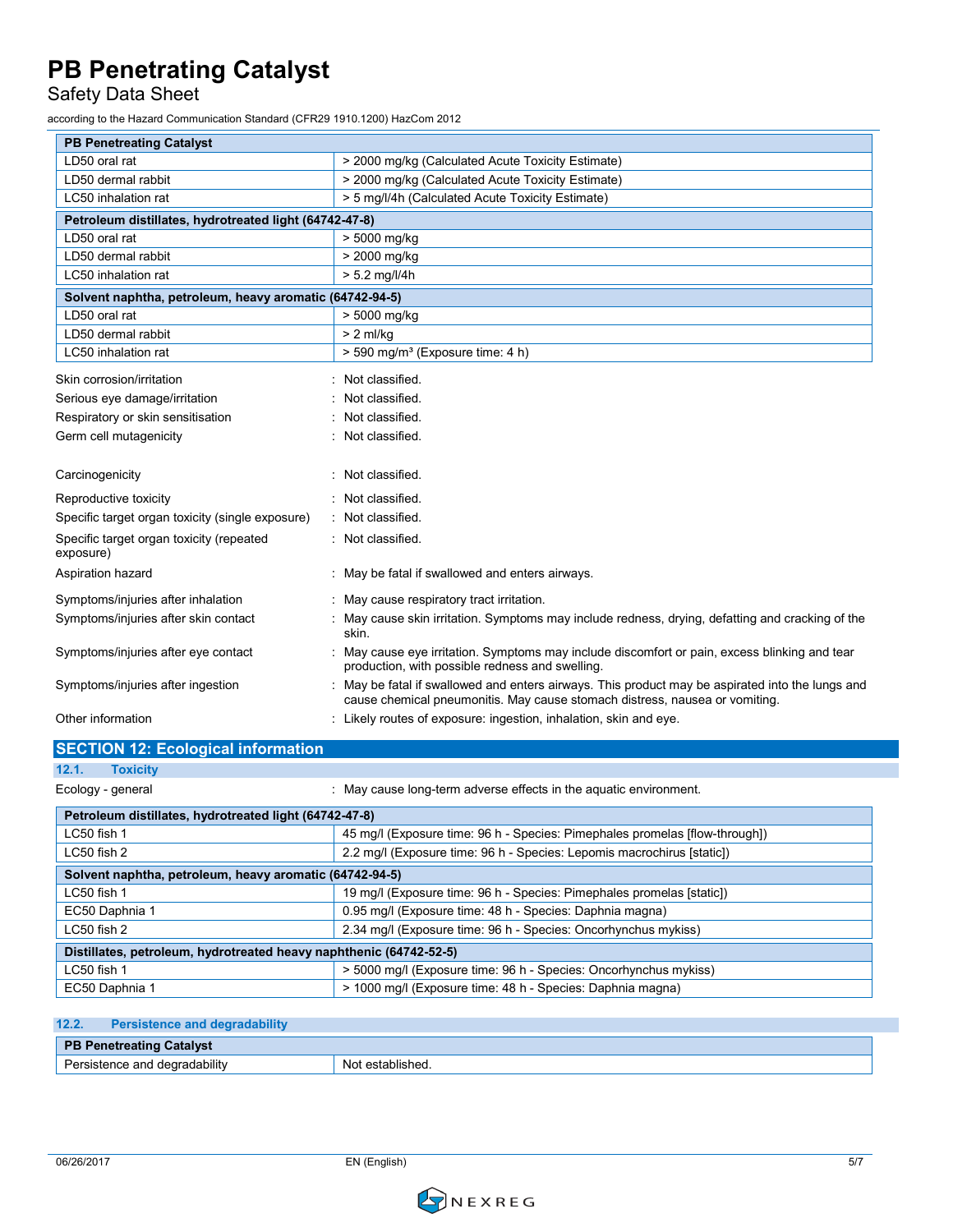### Safety Data Sheet

according to the Hazard Communication Standard (CFR29 1910.1200) HazCom 2012

| 12.3.<br><b>Bioaccumulative potential</b>               |                                                                                                                                 |  |  |  |  |
|---------------------------------------------------------|---------------------------------------------------------------------------------------------------------------------------------|--|--|--|--|
| <b>PB Penetreating Catalyst</b>                         |                                                                                                                                 |  |  |  |  |
| Bioaccumulative potential                               | Not established.                                                                                                                |  |  |  |  |
| Petroleum distillates, hydrotreated light (64742-47-8)  |                                                                                                                                 |  |  |  |  |
| BCF fish 1                                              | $61 - 159$                                                                                                                      |  |  |  |  |
| Solvent naphtha, petroleum, heavy aromatic (64742-94-5) |                                                                                                                                 |  |  |  |  |
| BCF fish 1                                              | $61 - 159$                                                                                                                      |  |  |  |  |
| Partition coefficient n-octanol/water                   | $2.9 - 6.1$                                                                                                                     |  |  |  |  |
| Carbon dioxide (124-38-9)                               |                                                                                                                                 |  |  |  |  |
| BCF fish 1                                              | (no bioaccumulation)                                                                                                            |  |  |  |  |
| 12.4.<br><b>Mobility in soil</b>                        |                                                                                                                                 |  |  |  |  |
| No additional information available                     |                                                                                                                                 |  |  |  |  |
|                                                         |                                                                                                                                 |  |  |  |  |
| <b>Other adverse effects</b><br>12.5.                   |                                                                                                                                 |  |  |  |  |
| Effect on the global warming                            | : No known effects from this product.                                                                                           |  |  |  |  |
|                                                         |                                                                                                                                 |  |  |  |  |
| Other information                                       | : Avoid release to the environment.                                                                                             |  |  |  |  |
| <b>SECTION 13: Disposal considerations</b>              |                                                                                                                                 |  |  |  |  |
| 13.1.<br><b>Waste treatment methods</b>                 |                                                                                                                                 |  |  |  |  |
| Waste disposal recommendations                          | : This material must be disposed of in accordance with all local, state, provincial, and federal                                |  |  |  |  |
|                                                         | regulations. The generation of waste should be avoided or minimized wherever possible.                                          |  |  |  |  |
| Additional information                                  | : Flammable vapours may accumulate in the container.                                                                            |  |  |  |  |
| <b>SECTION 14: Transport information</b>                |                                                                                                                                 |  |  |  |  |
| <b>Department of Transportation (DOT)</b>               |                                                                                                                                 |  |  |  |  |
| In accordance with DOT                                  |                                                                                                                                 |  |  |  |  |
| Transport document description                          | : UN1950 Aerosols (flammable, (each not exceeding 1 L capacity)), 2.1                                                           |  |  |  |  |
|                                                         |                                                                                                                                 |  |  |  |  |
| UN-No.(DOT)                                             | : UN1950                                                                                                                        |  |  |  |  |
| Proper Shipping Name (DOT)                              | : Aerosols                                                                                                                      |  |  |  |  |
|                                                         | flammable, (each not exceeding 1 L capacity)                                                                                    |  |  |  |  |
| Class (DOT)                                             | : 2.1 - Class 2.1 - Flammable gas 49 CFR 173.115                                                                                |  |  |  |  |
| Hazard labels (DOT)                                     | : 2.1 - Flammable gas                                                                                                           |  |  |  |  |
|                                                         |                                                                                                                                 |  |  |  |  |
|                                                         |                                                                                                                                 |  |  |  |  |
|                                                         |                                                                                                                                 |  |  |  |  |
| Other information                                       | : No supplementary information available.                                                                                       |  |  |  |  |
| Special transport precautions                           | : Do not handle until all safety precautions have been read and understood.                                                     |  |  |  |  |
|                                                         |                                                                                                                                 |  |  |  |  |
| <b>SECTION 15: Regulatory information</b>               |                                                                                                                                 |  |  |  |  |
| 15.1. US Federal regulations                            |                                                                                                                                 |  |  |  |  |
|                                                         | All components of this product are listed, or excluded from listing, on the United States Environmental Protection Agency Toxic |  |  |  |  |

### **15.2. International regulations**

No additional information available

### **15.3. US State regulations**

California Proposition 65 - This product contains, or may contain, trace quantities of a substance(s) known to the state of California to cause cancer, developmental and/or reproductive harm